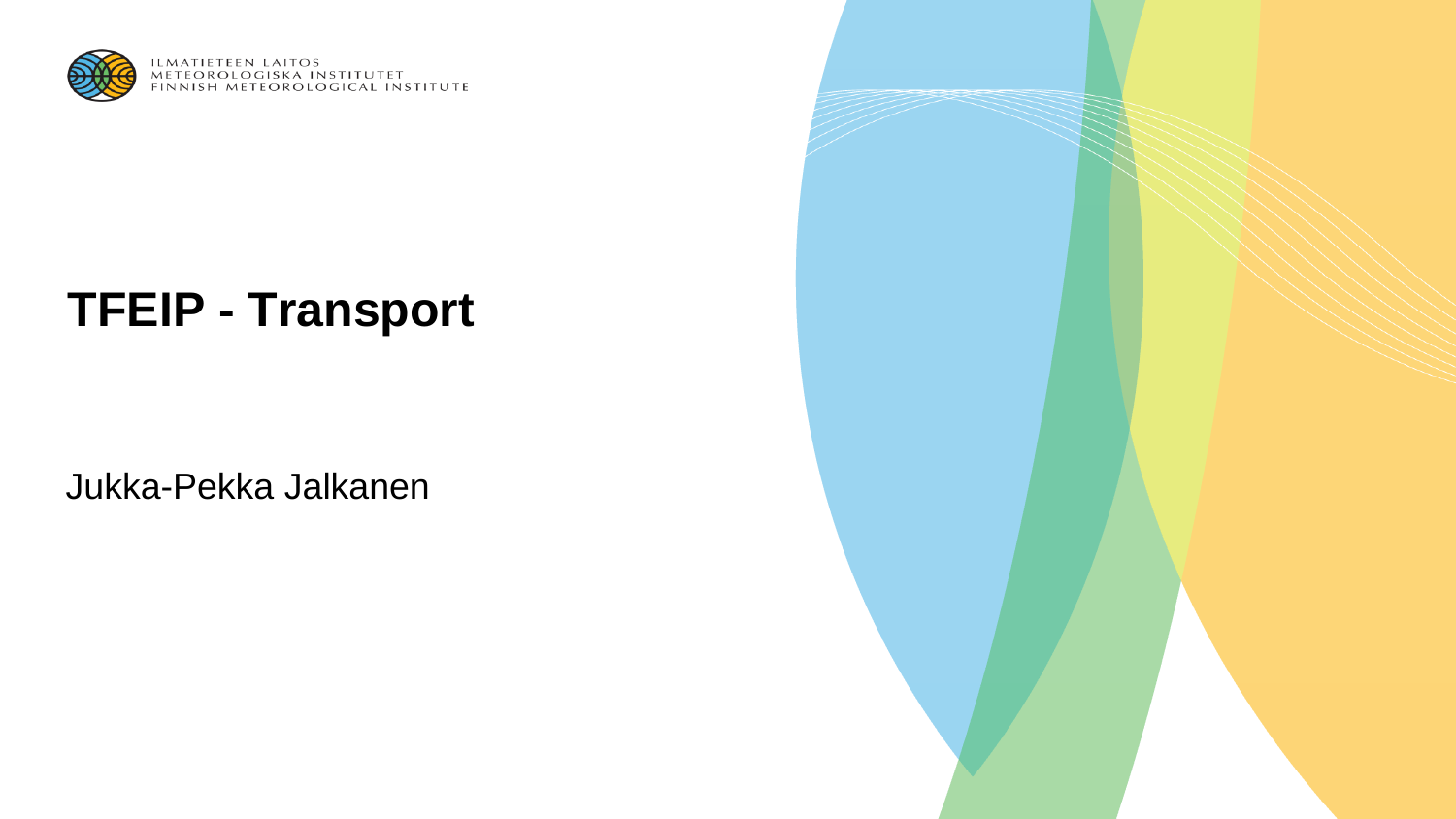# **Shipping**

- Waterborne traffic
	- ➢ National, international
	- ➢ Ocean/Inland
	- $\triangleright$  Recreational boating
- Vessel activity
	- ➢ AIS, LRIT, VMS, radar, departure/arrival times, ICOADS, AMVER…
	- ➢ Anything with timestamp, location & identity; know the strengths and weaknessess of each
- Tasks from European Sustainable Shipping Forum
	- ➢ Emission factors
	- $\triangleright$  Ship emission modeling
	- ➢ Primary/Secondary PM, especially BC
	- ➢ Impact of emission abatement

Requirements go beyond Tier 3 inventory preparation approach; Activity data affects EFs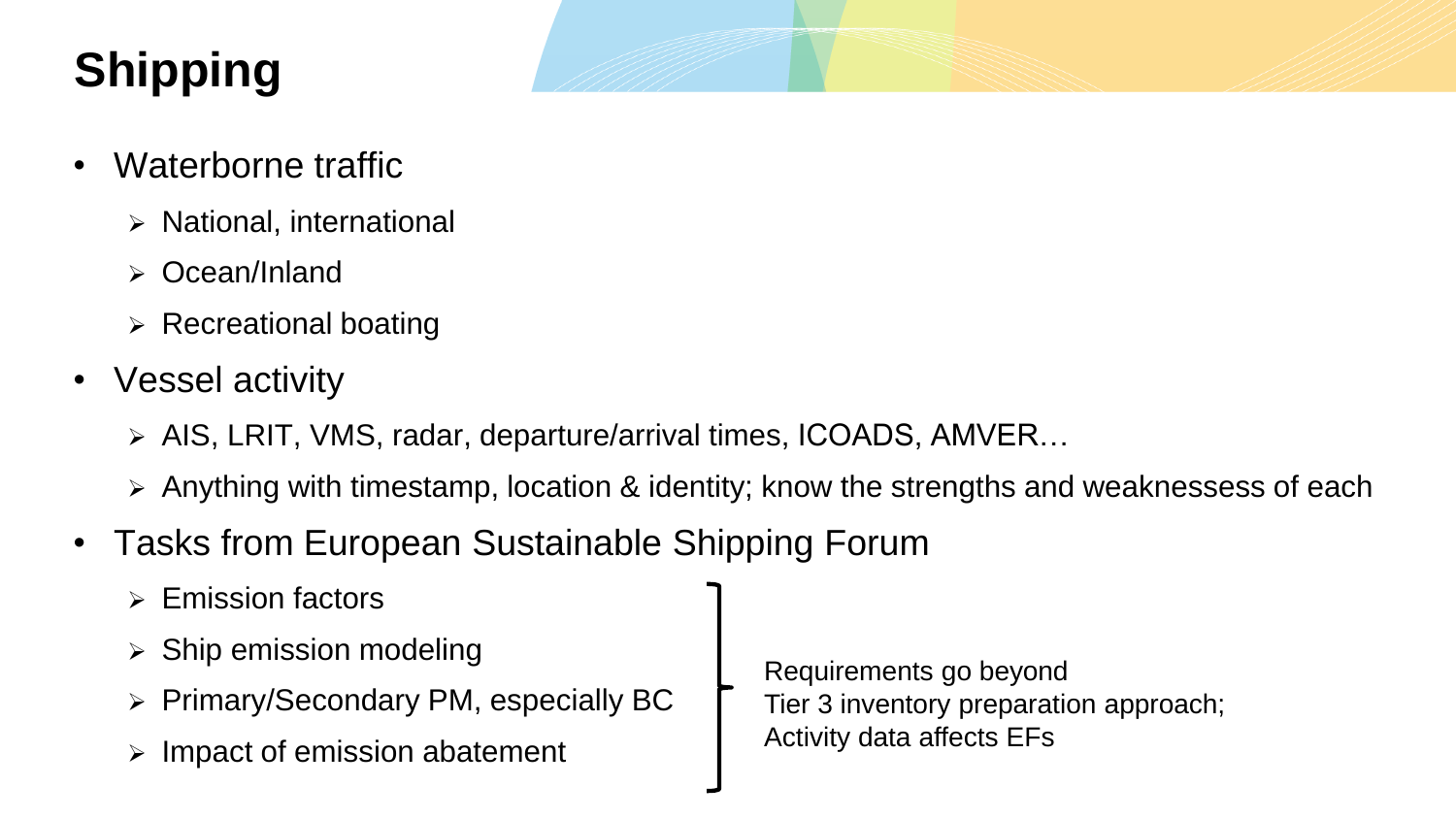## **What is ESSF**

- Several subgroups
	- ➢ Air emissions from ships (Compliance monitoring, fuel switching, emission modeling)
- Round table, consists of
	- ➢ Commission: DG ENV, MOVE, CLIMA, EMSA
	- ➢ All EU member states
	- ➢ Research partners
	- ➢ Engine/Equipment manufacturers
	- ➢ NGOs
	- ➢ Shipping companies, stakeholder organisations
		- ECSA, ESPO, also national level
- Purpose: Provide a forum for exchange of information and discussion
	- ➢ May feed to IMO submissions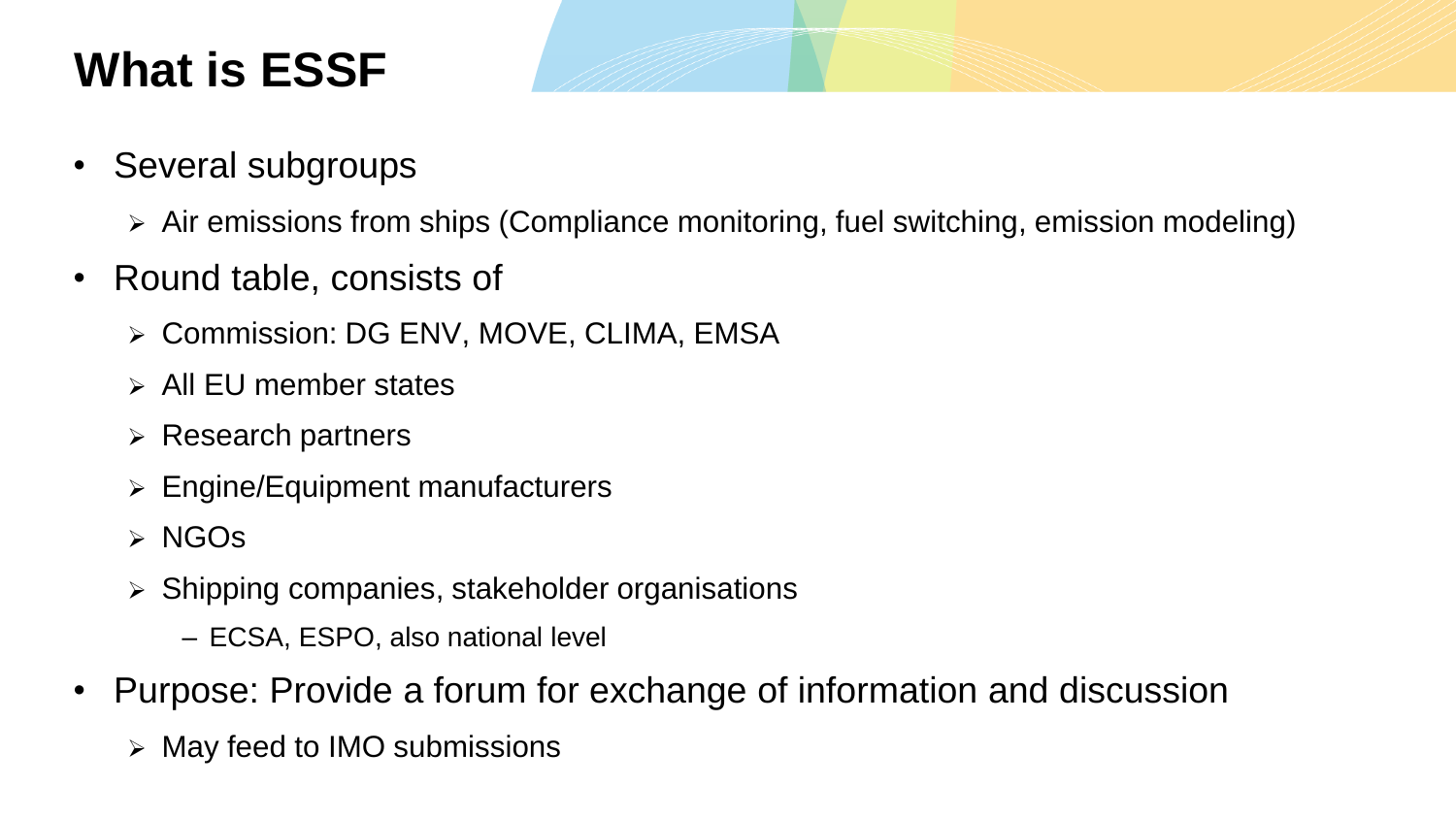## **Emission factors**

- Lot of the work still relies on emission factors from 1995 Lloyds Register campaign
- Fuel consumption modeling
	- ➢ Equivalence between g/kWh and g/kg
- Load dependency of emission factors
	- ➢ Not just weighted average of ISO 8178, but the values themselves
	- ➢ Emphasize onboard measurement campaigns
	- ➢ Continuous measurements
- HFO, MDO, MGO, LNG, biofuels
	- ➢ Methane slip

– Diesel

– Otto

| <b>NO<sub>x</sub></b> | SOx             | CO        |
|-----------------------|-----------------|-----------|
| CO <sub>2</sub>       | <b>BC</b>       | <b>PM</b> |
| <b>VOC</b>            | CH <sub>4</sub> | <b>PN</b> |

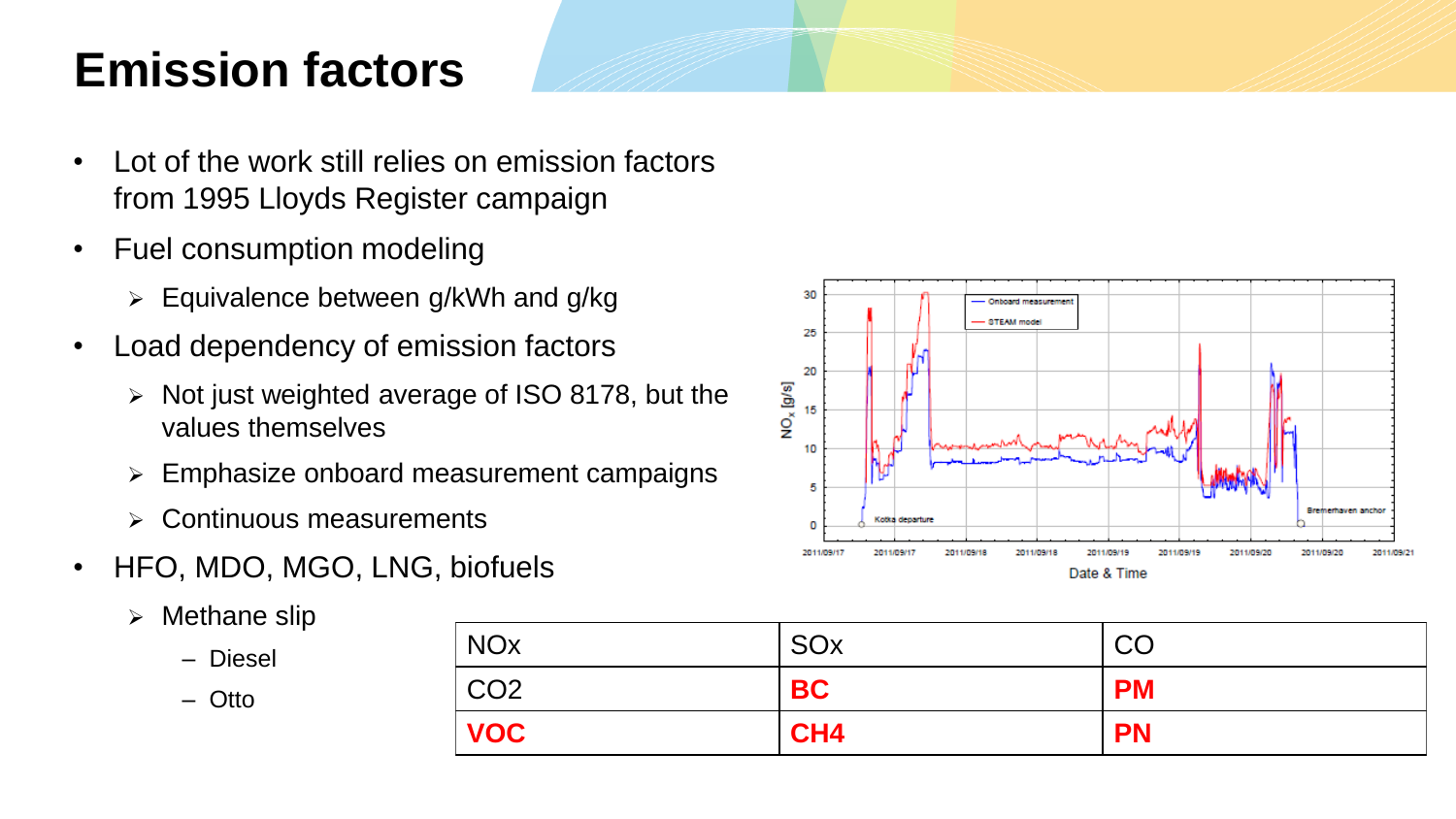#### **Emission abatement**

- Repeat the same table, but include the impact of each emission abatement technique on various pollutants
- Most relevant ones: SCR, SOx scrubbers

➢ (DWI, HAM, DOC, WiFE, NTP…)

| $\overline{\big }$ NOx | SOx             | CO        |
|------------------------|-----------------|-----------|
| CO2                    | <b>BC</b>       | <b>PM</b> |
| VOC                    | CH <sub>4</sub> | <b>PN</b> |

• SCR temperature window; OK for  $350^{\circ}$ C, but significantly less for  $270^{\circ}$ C

 $\triangleright$  Low load operation may be a problem for SCR  $\rightarrow$  Port areas

- Scrubber: Increase of fuel consumption (few %), SOx removal, impact on PM, especially on BC
- LNG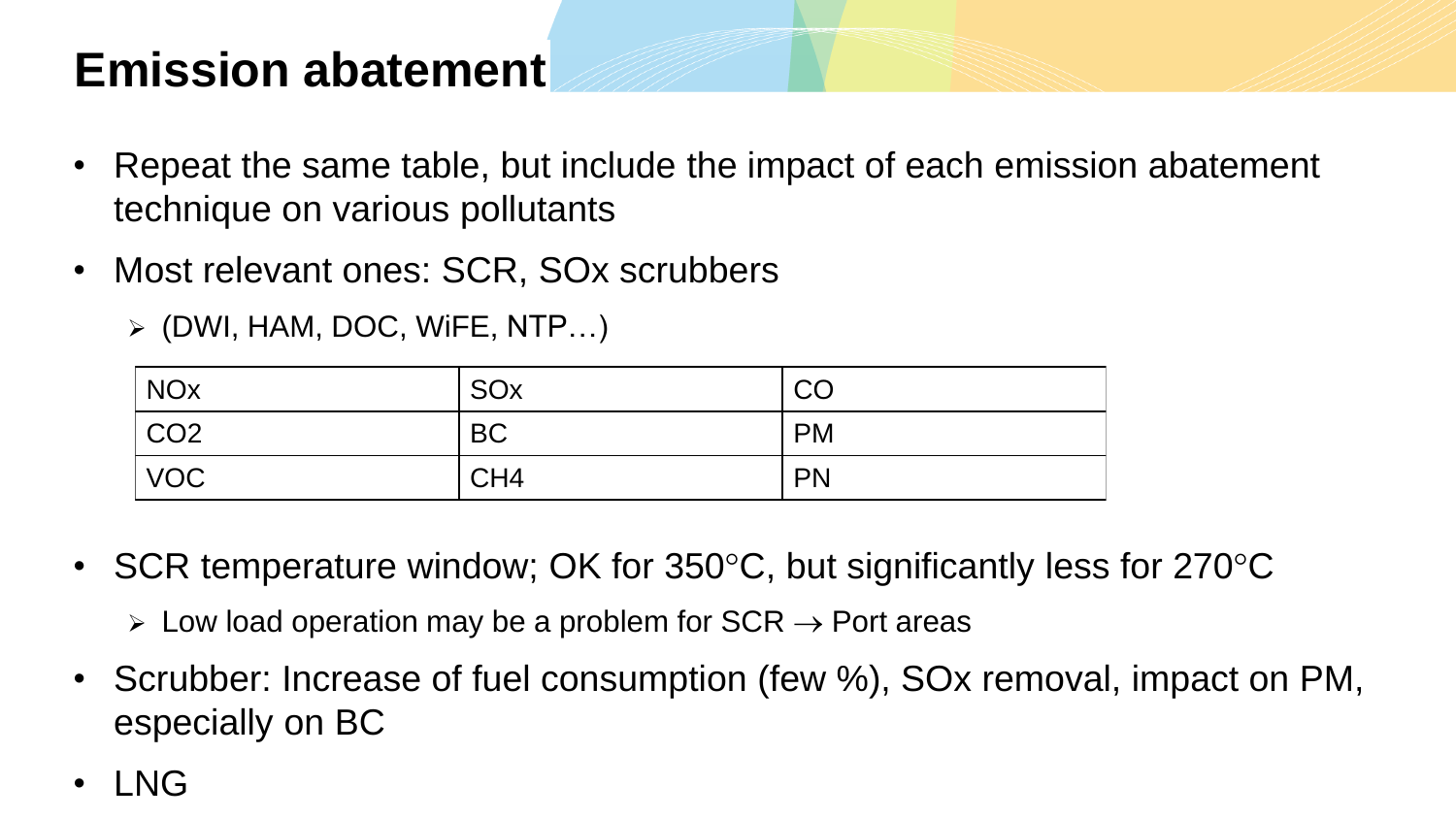#### **Products of incomplete combustion**

- EC/OC; BC
- Black Carbon emissions from marine engines using various fuels
	- ➢ Connected to both engine operation and fuel, not necessarily to sulphur content of fuel
	- ➢ New common rail engines, electronically controlled ≠ older mechanically controlled engines
	- $\triangleright$  Scrubbing reduces BC, but only slightly
- VOC emissions much lower (1/6) with modern engines than the 1995 campaign suggests
	- ➢ VOC speciation important: volatile, non-volatile, semivolatile
		- Not available if ISO 8178 is required (THC from FID)  $\rightarrow$  GC-MS?
	- ➢ Secondary PM formation needs this information, big problem for CTMs
		- Plan A: PM as non-volatile, speciation of VOCs  $\rightarrow$  CTMs take care of relevant processes
		- Plan B: PM includes the condensed fraction  $\rightarrow$  Emission models take care of the condensing fraction
- CO, a function of engine load, but also a function of load change
	- ➢ For old engines, transitional loads will produce peaks of CO